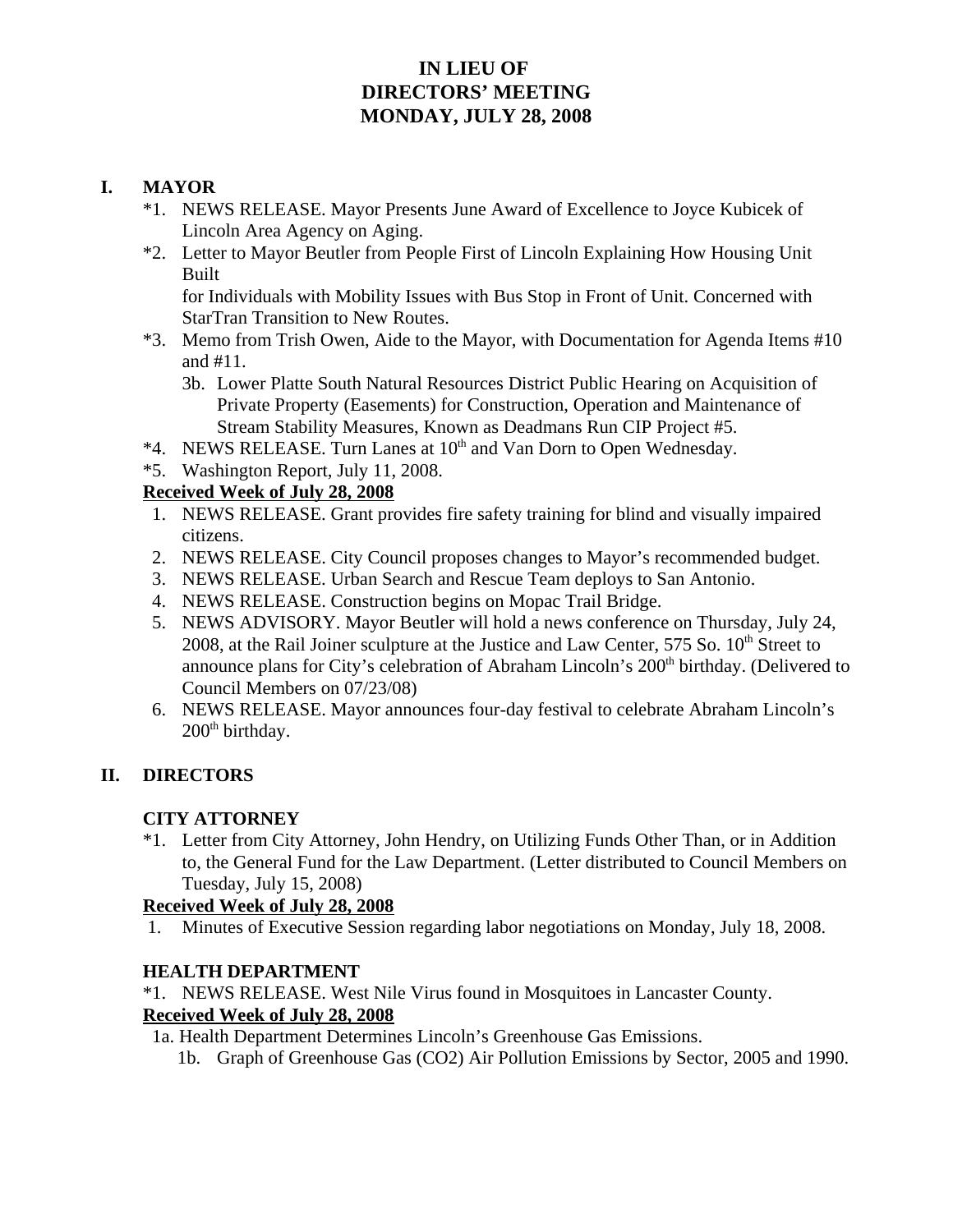## **LIBRARY**

- \*1. Correspondence from Carol Conner, Director, on Proposed Library Public Service Hours.
	- a) Special Board Meeting on Tuesday, July 29, 2008 at 6:00 p.m. at Bennett Martin Library.
	- b) Public Notice of Public Service Hours, and Proposed Public Service Hours, at Lincoln City Libraries.

## **PLANNING DEPARTMENT**

- \*1. Waterford Estates 2<sup>nd</sup> Addition. Final Plat #07080, Generally Located at North 98<sup>th</sup> Street and "O" Street.
- \*2. Memorandum of Understanding Between the City and the Lancaster County Agricultural Society. Bill #08R-160.

## **Received Week of July 28, 2008**

- 1. Nebraska Capitol Environs Commission Agenda for July 24, 2008.
- 2. City Board of Zoning Appeals cancellation of July, 2008 meeting.
- 3. Minutes of Pre-Council on Monday, July 14, 2008. Downtown/Antelope Valley Design Standards.

## **PLANNING COMMISSION ACTION**

\*1. Action by Planning Commission, July 16, 2008.

# **PLANNING COMMISSION FINAL ACTION**

## **Received Week of July 28, 2008**

- 1. Comprehensive Plan Conformance No. 08014. Permanent Conservation Easement, North 27<sup>th</sup> Street and I-80. Resolution No. PC-01129.
- 2. Special Permit No. 08031. Off-sale alcohol, 21<sup>st</sup> and K Streets, U-Stop convenience store. Resolution No. PC-01131.
- 3. Special Permit No. 08029. Expansion of nonstandard single-family dwelling, 5750 Stockwell. Resolution No. PC-01130.

# **PUBLIC WORKS AND UTILITIES**

 \*1. ADVISORY. Sidewalk Curb Ramp Advisory. a. Map of Recommended One-Way Pick-Up and Drop-Off.

# **Received Week of July 28, 2008**

1. ADVISORY. Water main replacement project #700308, 58<sup>th</sup> Street; Havelock Avenue -Kearney Avenue

# **PUBLIC WORKS/STAR TRAN**

## **Received Week of July 28, 2008**

- 1. Memo from Beatty Brasch, Vice Chair, StarTran Advisory Board. Recommendations, Mayor's Proposed F.Y. 2008-09 Budget, with attachments.
- 2. StarTran Advisory Board Actions

## **URBAN DEVELOPMENT/ HOUSING REHAB & REAL ESTATE DIVISION**

- 1. Street and Alley Vacation No. 08002. Capitol Parkway at South 21<sup>st</sup> Street.
- 2. Street and Alley Vacation No. 08003. North/South Alley north of Seward Avenue between North  $60<sup>th</sup>$  and North  $61<sup>st</sup>$  Streets.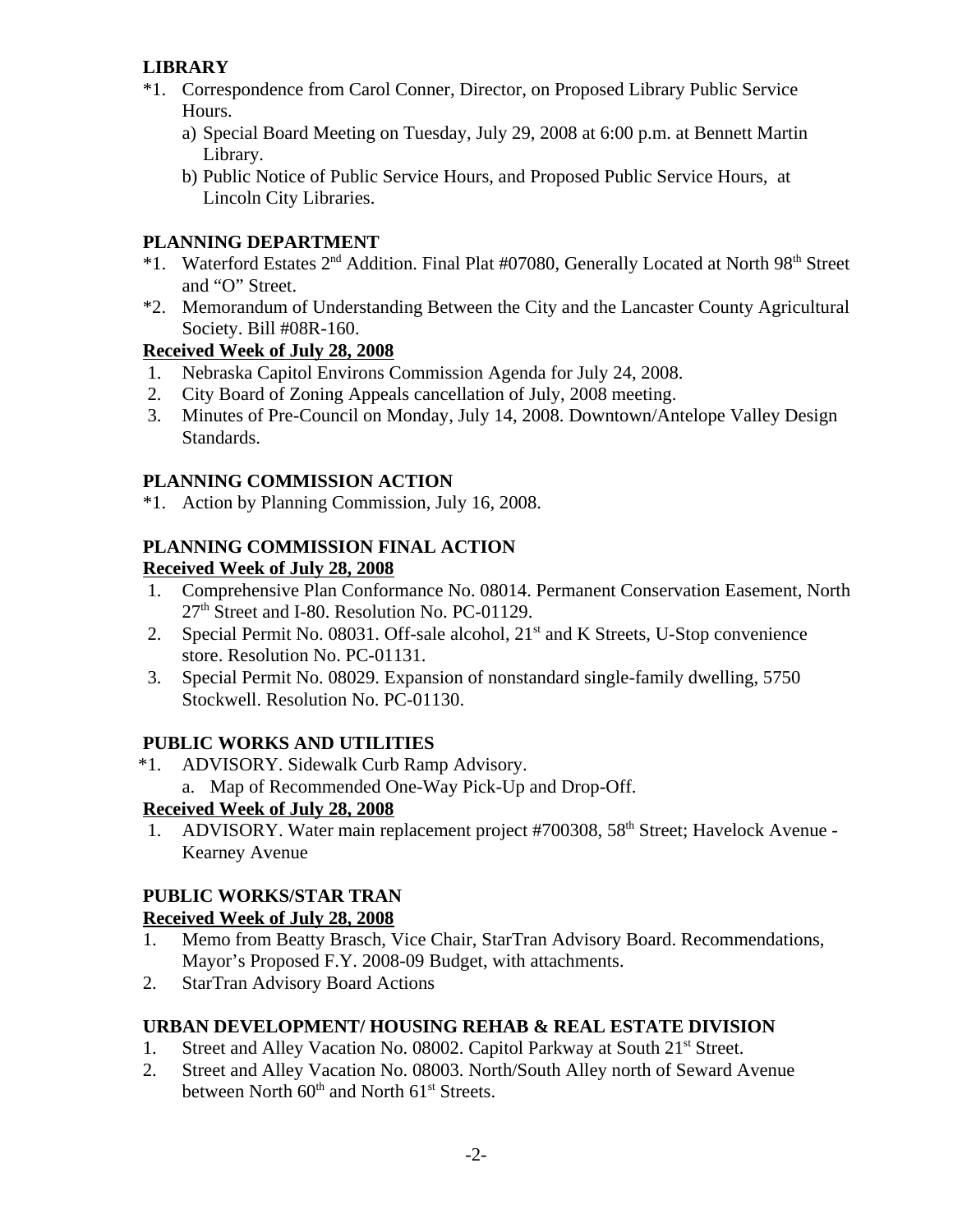## **III. CITY CLERK**

## **IV. COUNCIL REQUESTS/CORRESPONDENCE**

#### **JON CAMP**

- 1. Request to Jim Weverka, Animal Control RE: Pit bulls outlawed in Lincoln. (RFI#89-07/09/08) **Reply from Bruce Dart, Health Department with community comparison data from Jim Weverka, Animal Control.** (07/18/08 sent to Council Members)
- \*2. Email to Denise Pearce, Aide to the Mayor, after receipt of cover memo on homeowners stimulus plan.
- \*3. Email from Eugene R. Schiltz. Opposed to StarTran Proposal for Reduction of Hours of Operation.

#### **DAN MARVIN**

\*1. Email from Niki Svik. Concerns on Budget, Closing Elementary School CLC's. Evaluate Whether to Build Convention Center and Arena In This Time of Rising Financial Costs. Young Families Think of Moving Away from Lincoln.

## **V. MISCELLANEOUS**

- \*1. Email from Wilbur Dasenbrock. Appreciates Dedication and Effort. Work Together in the Best Interest of the People of Lincoln.
- \*2. Email from Michael M. Bartels. Unhappy with Proposed Reduction of Branch Library Hours.
- \*3. Email from Fred Marks. LES Rate Increases. If Absolutely Necessary Lighten Burden on Older Citizens, People on Disability, Disabled Veterans, Low Income Individuals and Families. LES Needs to be More Creative in Solving the Electricity Problem.
- \*4. Email from Mark Hupf. Citizens Depend on Bus Service, Do Not Cut Hours Between 11:00 a.m. and 2:00 p.m.
- \*5. Email from Rachel West. Do Not Reduce Lincoln City Libraries' Hours of Operations. Recommended Reading of Libraries and Democracy.
- \*6. Email from Jeanette Fanmeyer. Concern Over Bowling Lake. In Plan and Do Not Skip Over Again. Unnecessary Waste Needs to Stop Now.
- \*7. Email from Jodi Delozier. Do Not Approve the 12% LES Rate Hike. LES Should Cut Internally with Either Salaries, Salary Increases, or Positions.
- \*8. Email from Russell Miller. More Efficient to Prevent Crime Before Gangs are Established.
- \*9. Email from Larry Jabloncki. Do Not Use TIP for the Rosewood Inn Development.
- \*10. Email from Judd Smith. Words to Live By as a Council Member.
- \*11. Email from Janet Kosch. Adjustment of Library Public Service Hours.
- \*12. Email from Mark Hupf. Do Not Make Cuts Proposed to StarTran.
- \*13. Letter and Newspaper Article Received from Herb Welter. Keep City Vehicles Longer Than the Warranty.
- \*14. Letter from People First of Lincoln Outlining How Members Rely on Public Transportation, StarTran.
- \*15. Email from Sara R. Lutzi. Do Not Cut Our Bus Routes. Agree with New Routes in Place.
- \*16. Correspondence through InterLinc from Paul Schack. Opposed to Cutting Public Transportation and Proposed Cuts from 10:00 am to 2:00 pm.